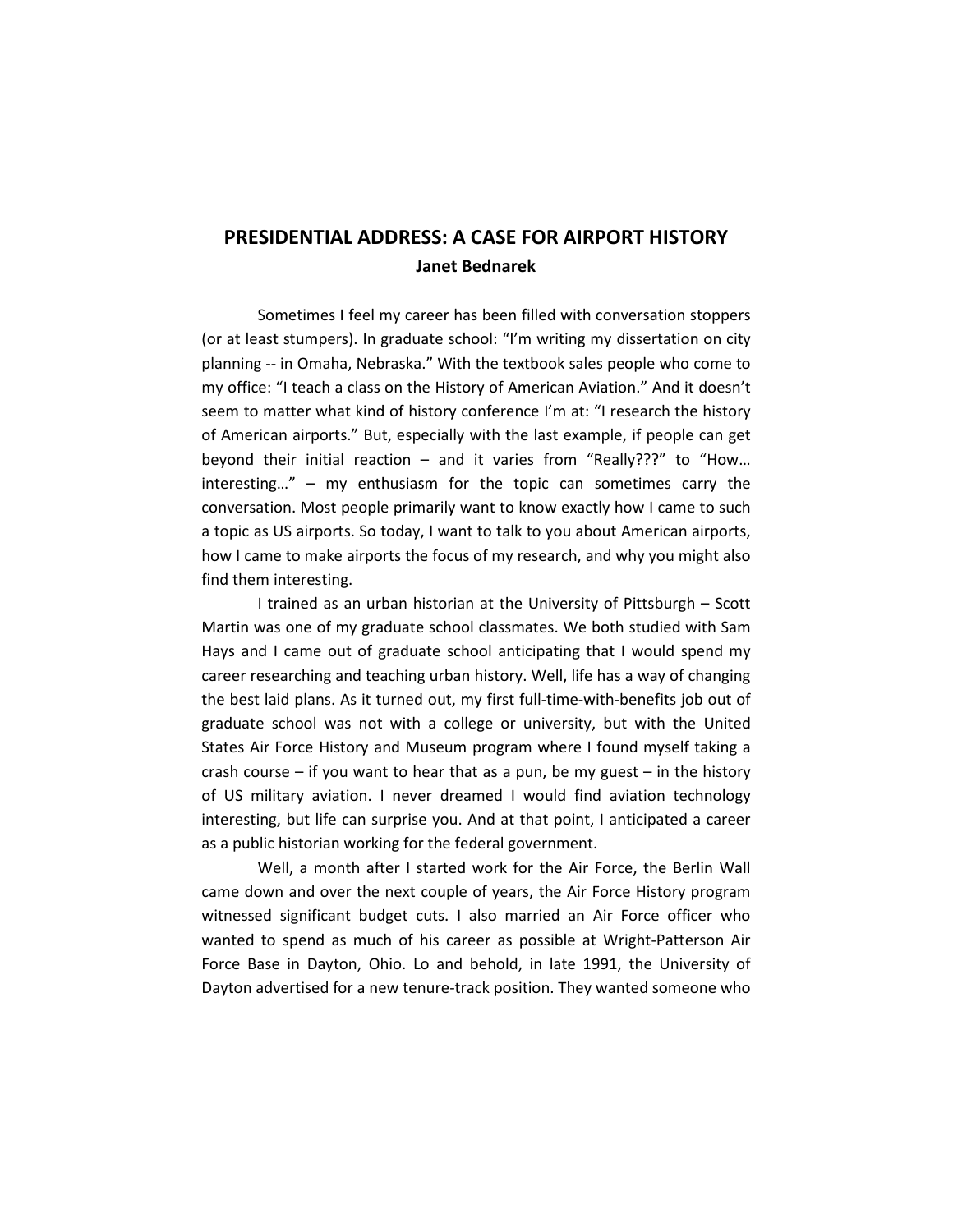could teach urban, aviation and/or sports history. Long story short – I got the job. So now I actually had to figure out how to combine my formal training in urban history with my on-the-job training in aviation history. Where do the two come together? Airports.

Even before that, however, I had become curious about something I was seeing every time I flew home to Omaha. More often than not, back in the 1990s, my flights took me through the St. Louis airport. Being someone for whom leg room is not an issue, I usually found myself in the window seat. On final approach, I'd look out the window at the landscape below. What I first saw were what looked like boarded up apartment buildings – maybe being renovated? Maybe public housing? Over the course of a few years, the buildings disappeared but I could still see the streets and sidewalks left behind. And I began to wonder what had happened to that community. As I flew into other airports around the country, I began to notice similar sites – the concrete skeletons of abandoned neighborhoods. Since then Google Earth has allowed me to investigate the landscape around airports all over the country where similar sights – evidence of neighborhoods now gone – are fairly common.

Historians have focused a good deal of attention on lost urban communities – especially communities lost to highway construction or urban renewal. It occurred to me that the automobile was not the only transportation technology that transformed the metropolitan landscape. Though on a lesser scale, the airplane had also had an impact which brings me back to St. Louis.

#### **Loss of Communities: St. Louis, Missouri**

Commercial jet aircraft were introduced at St. Louis's airport, Lambert International, in the early 1960s. By 1963 noise complaints had already reached officials at City Hall and in response they were in the process of purchasing land within a half mile of the ends of its main runways for expansion, clear zones and noise abatement. Noise complaints, though came from as far away as four and a half miles. As the city's Director of Public Works

*©2017 Proceedings of the Ohio Academy of History*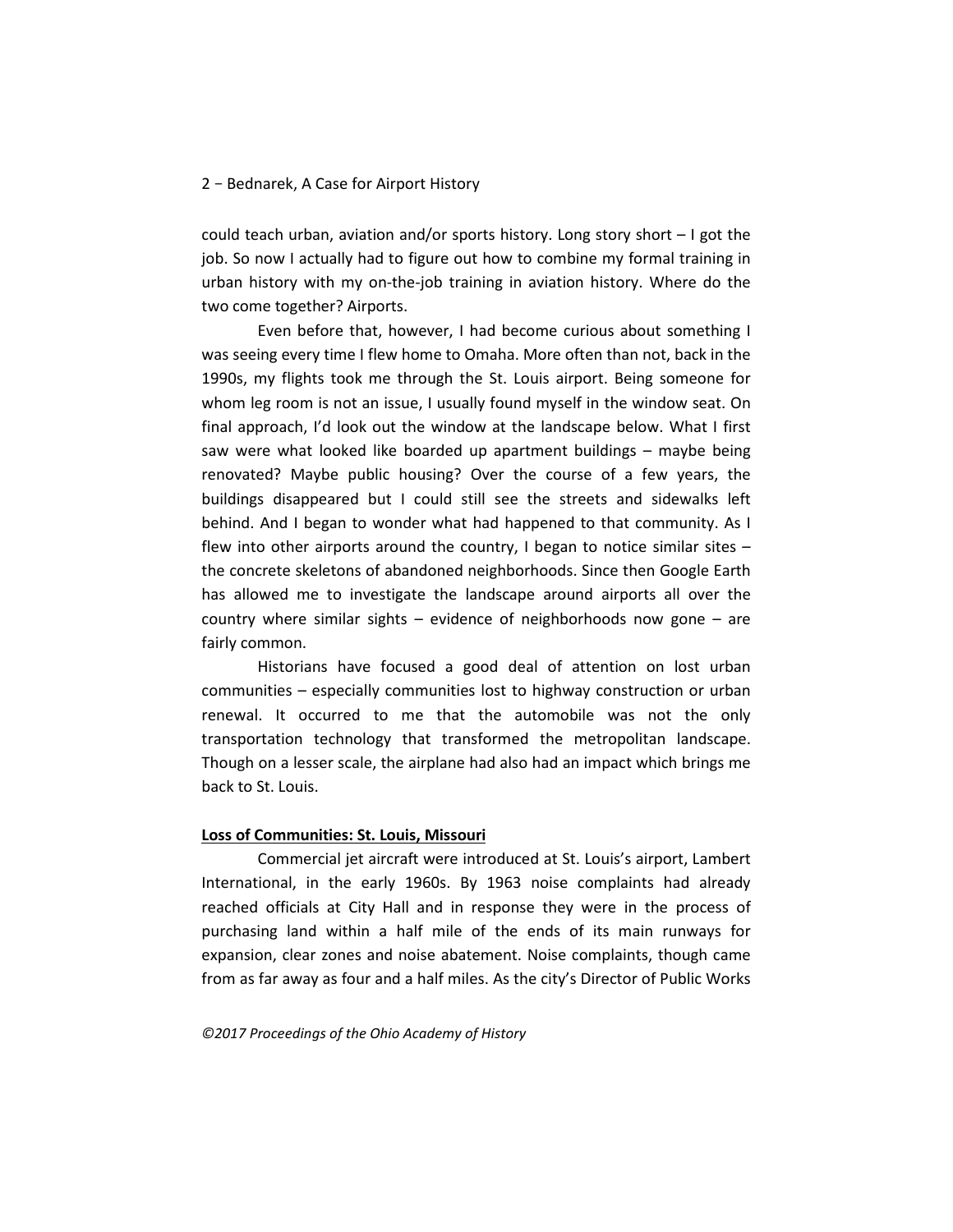Walter T. Malloy wrote a disgruntled resident, the City was limited in the actions it could take as the FAA controlled aircraft in flight. He noted that the FAA was directing pilots to fly as high as possible for as long as possible in the vicinity of the airport to help with the noise. However, he concluded the noise problem was "a complex one and not easy to solve." He included in his letter a copy of the FAA's pamphlet on jet aircraft noise, *Sounds of the Twentieth Century,* distributed in the belief that if people understood the benefits of jet air travel they would be more tolerant of the noise*.* [1](#page-2-0) (The pamphlet did not work.)

The land acquisition program initiated in 1963 continued throughout the decade, but as air traffic increased at the airport, so too did the noise complaints. By 1970, the situation was becoming acute especially in the nearby community of Berkeley, Missouri, after the extension of one of the runways toward a residential subdivision known as Doddles Dale. The chairman of St. Louis's airport commission, David E. Leigh, in responding to the increase in complaints, made note of the actions taken to address the noise issue. These included the purchase of over 100 acres in the communities of Bridgeton and Berkeley, the clearance of all houses, and "the transfer back to the communities of this land to be used for public parks." The airport also had policies about nighttime engine run-ups. In response to the "serious citizen unrest," the airport commission and the City of Berkeley formed a committee to discuss the noise problem in the hopes of avoiding a major lawsuit. Following the discussion, the commission voted to acquire the property within the Doodles Dale subdivision, "by purchase, or condemnation if necessary." Approximately seventy homes were purchased and demolished. $2$ 

<span id="page-2-0"></span><sup>&</sup>lt;sup>1</sup> Walter T. Malloy, Director of Public Works, to Mrs. Fred Schrier, Maryland, Heights, Missouri, October 1, 1963, Raymond Tucker Papers, Series 3, Box 36, File: Lambert-St. Louis Municipal Airport, (Washington University, University Archives, St. Louis, hereafter University Archives).

<span id="page-2-1"></span> $2$  Minutes, St. Louis Airport Commission, Thursday, September 24<sup>th</sup>, 1970; Minutes, St. Louis Airport Commission, Thursday, November 19, 1970, Cervantes Papers, Series Two, Box 11, File: Airport Commission, (University Archives).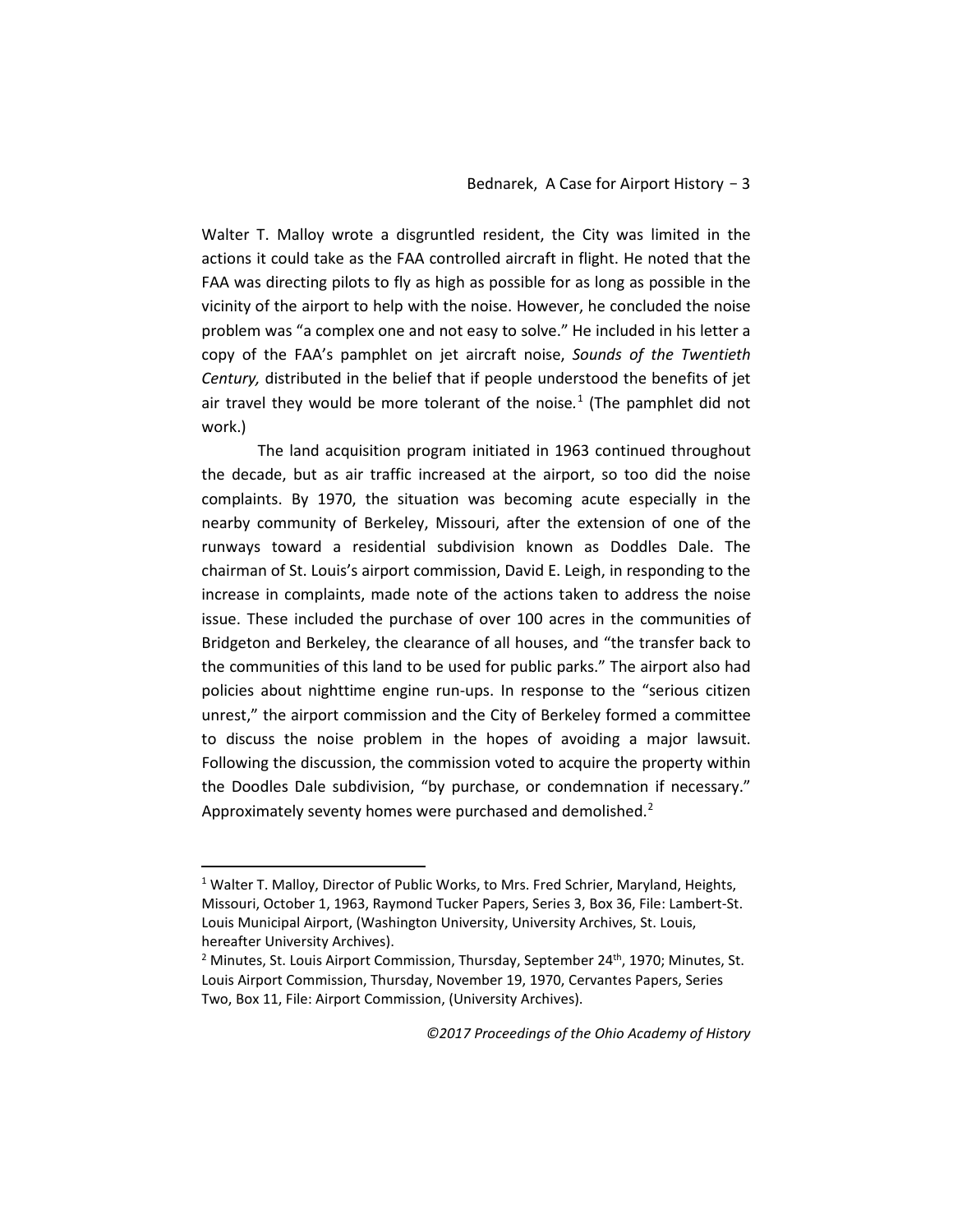Noise complaints did not cease but, for much of the late 1960s and early 1970s, the City of St. Louis, under the leadership of Mayor Alfonso J. Cervantes, pushed for the construction of a new airport to serve the St. Louis region. That airport, to be built in Southern Illinois, would effectively solve the noise issue as it would result in the closure of Lambert-St. Louis. However, in 1977, Secretary of Transportation Brock Adams cancelled the project. Following that decision the City of St. Louis then embarked on a major campaign, the first of two between the late 1970s and the late 1990s, to expand the existing airport. $3$ 

Before beginning the first expansion project, as required by federal law, the City submitted an Environmental Impact Statement (EIS). The EIS gave rise to a plan to deal with aircraft noise, the St. Louis Airport Environs Plan. Central to the plan were major land purchases in the communities of Berkeley and Kinloch, bordering the south and southeast ends of the airport, respectively. Although there was hope that some neighborhoods might be preserved through sound-proofing, the noise abatement program generally resulted in the clearance of purchased properties. This was especially true in Kinloch.[4](#page-3-1)

Kinloch, Missouri, is a historically black community. It began as part of a commuter suburb of St. Louis in 1890. Once an African American family purchased property in the southern part of the suburban tract, the white families in the area moved out and more African American families moved in. The northern part of the development, on the other hand, remained white. In the late 1930s, in a dispute involving schools, the development split into the independent cities of Berkeley and Kinloch. In 1980, Kinloch had a population of 4,455. The St. Louis Environs Plan called for the clearance of much of the

<span id="page-3-0"></span><sup>&</sup>lt;sup>3</sup> See Bednarek, Janet R. Daly "Layer Upon Layer: Public Authorities and Airport Ownership and Management in St. Louis, 1947-1980," *Journal of Planning History* 8 (November 2009).

<span id="page-3-1"></span><sup>&</sup>lt;sup>4</sup> St. Louis Airport Environs Plan, Press Release: Environs Plan Completes First Year, January 9, 1981, Robert Young Papers, Box 42, File 900, (Western Historical Manuscript Collection, Thomas Jefferson Library, University of Missouri-St. Louis, hereafter WHMC).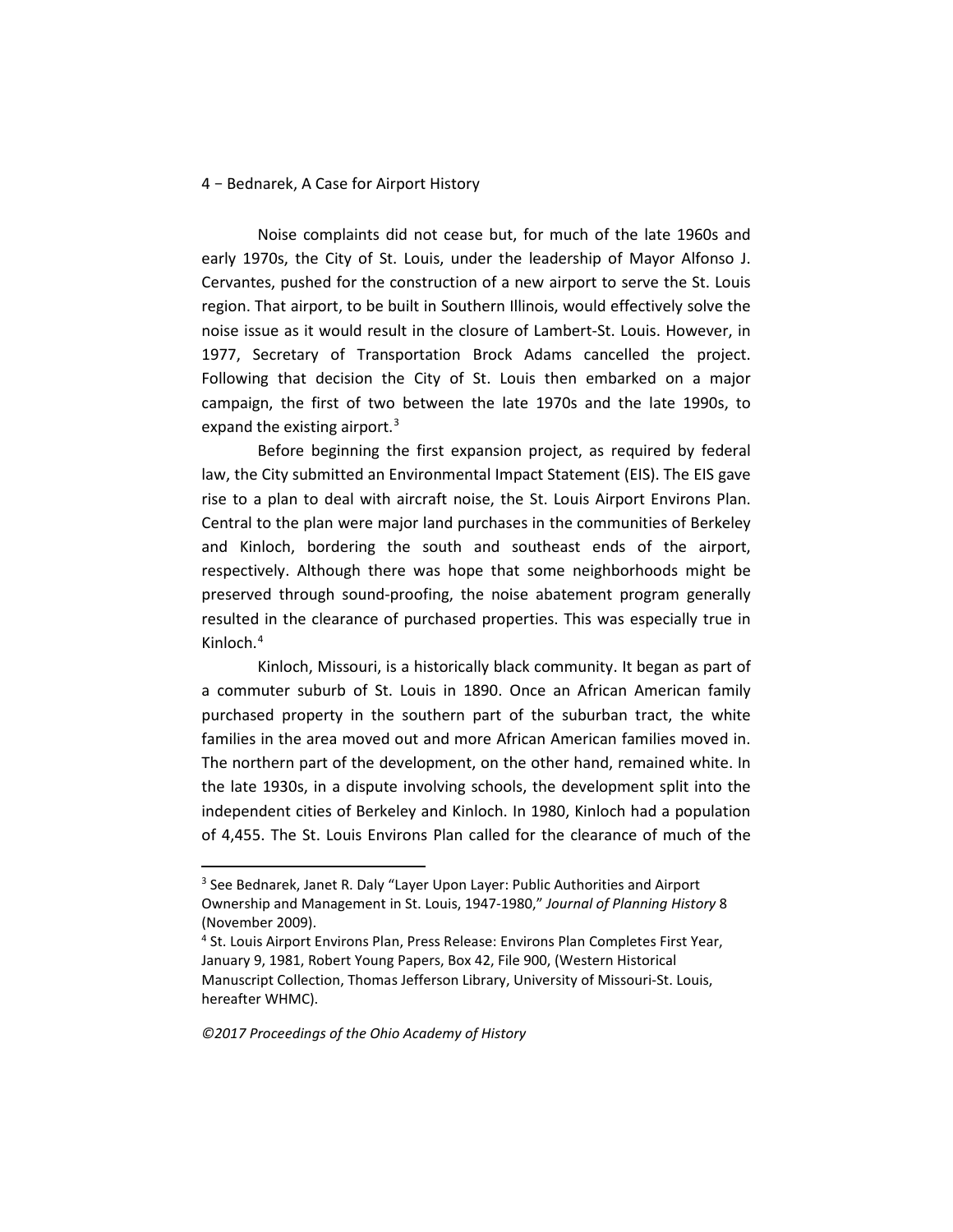southwest section of the city. In exchange, Kinloch officials and the airport commission agreed to cooperate on a development plan for the city known as the "Kinloch Tomorrow Plan."[5](#page-4-0)

Soon, however, it became apparent that the clearance project would proceed far more quickly than any plan for economic redevelopment of the community. By 1984, members of the Kinloch Merchant's Association were protesting the effect of the clearance program on businesses in the city. They argued that "acquisition of homes in the city of Kinloch by the Lambert-St. Louis International Airport has affected the merchants in Kinloch in the most adverse financial manner, leaving us unable to function economically as minority businesses."[6](#page-4-1) The following year the airport agreed to a buy-out of Kinloch businesses negatively affected by the noise abatement purchases, but little was done to realize the goals of the "Kinloch Tomorrow Plan" which had promised "a sound tax base, commercial industrial development and jobs."[7](#page-4-2) As the airport began a new round of expansion in the early 1990s, the City and the airport commission once again entered an agreement with the City of Kinloch on the redevelopment of land purchased for noise abatement. $8$ However, another two decades passed before a development plan would actually be in place for the land acquired and cleared. In the meantime, the population of the town plummeted. It fell to 449 by 2000 and decreased further to 229 by 2010.

<span id="page-4-0"></span> <sup>5</sup> Prepared by Brown and Associates Public Relations for the Missouri-St. Louis Metropolitan Airport Authority, St. Louis Airport Authority, and Citizens for Lambert Committee, "Lambert: For the Future" (1983), 13, Robert Young Papers, Box 42, File 901, (WHMC).

<span id="page-4-1"></span><sup>&</sup>lt;sup>6</sup> Harold Gaskin, President, Kinloch Merchant's Association to Congressman Robert Young, June 20, 1984, Robert Young Papers, Box 51, File 1036, (WHMC).

<span id="page-4-3"></span><span id="page-4-2"></span><sup>7</sup> Janice Borgschulte, "Airport Group Oks Buyout of Business," *County Star-Journal*, April 3, 1985, Clipping in Robert Young Papers, Box 42, File 903, (WHMC); Charlton D. Clay, Mayor, Kinloch to Hon. Vincent C. Schoemehl, Mayor, City of St. Louis, November 16, 1990, Schoemehl Papers, Third Term, Box 8, File: Airport 1990, (WHMC). <sup>8</sup> Charlton D. Clay, Mayor, Kinloch, to Mr. Milt Svetanics, Mayor's Office, City of St. Louis, February 14, 1991, Schoemehl Papers, Third Term, Box 8, Airport 1991 (WHMC).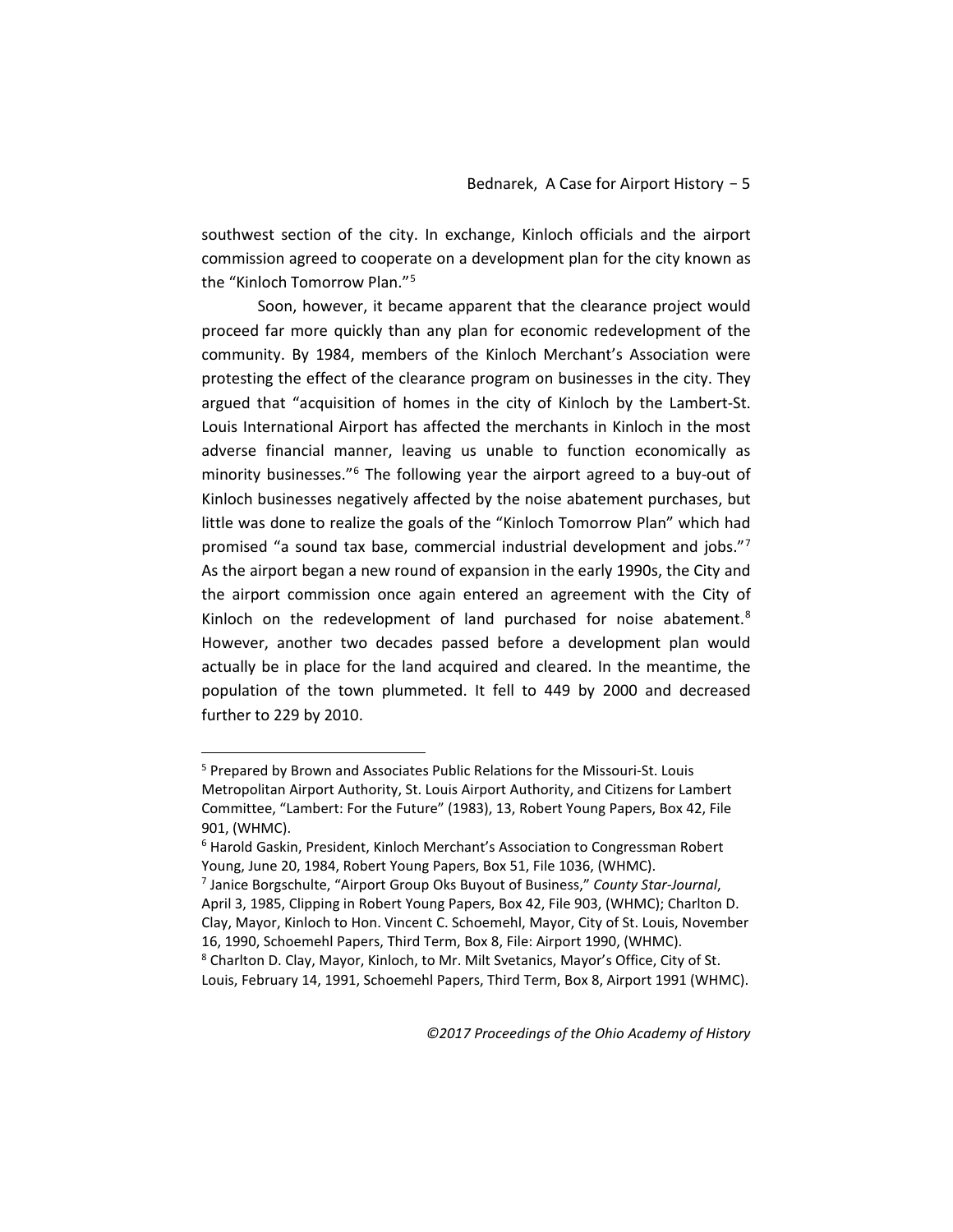Kinloch was not the only community to suffer from the expansion plans of the airport. Officials in the City of Bridgeton, at the northwest end of the airport, complained to Congressman Robert Young (D-MO) in 1985 that land purchased by St. Louis for noise abatement in Bridgeton hurt its tax base. Once purchased, the land was no longer on the tax rolls as it belonged to the City of St. Louis. $9$  While the expansion and noise abatement program of the 1980s was significant, Bridgeton was much more at the center of the expansion program begun in the 1990s which involved the construction of a new runway. The two original main runways at the airport were too close together to allow for simultaneous use during poor weather conditions. Also, planes often had to cross the runways while active in order to taxi for departure or to the terminal. The solution was construction of a second runway north and west of the existing runways to provide the airport with two parallel all-weather runways. Officials in the city of Bridgeton reacted to the proposal even before the master plan had been completed. They demanded that the City of St. Louis offer fair and full value to those homeowners who would be forced to sell. They also wanted the City to offer options to homeowners that would allow for the preservation of remaining neighborhoods.[10](#page-5-1)

As Lambert-St. Louis embarked on its expansion program in the 1990s, its noise abatement program – described by the mayor as "one of the largest and more effective noise mitigation acquisition programs in the country" – had already purchased over 2,000 parcels of land and anticipated purchasing an

*©2017 Proceedings of the Ohio Academy of History*

<span id="page-5-0"></span><sup>&</sup>lt;sup>9</sup> E. W. (Bill) Abram, Mayor, City of Bridgeton, to Congressman Robert A. Young, U.S. House of Representatives, December 30, 1985, Robert Young Papers, Box 35, Folder 779, (WHMC).

<span id="page-5-1"></span><sup>10</sup> "'No Runways in Bridgeton'," *Bridgeton Air Defense News* 2 (January 1990): 1; Conrad W. Bowers, Mayor, City of Bridgeton to Bridgeton Residents, January 16, 1990, Schoemehl, Third Term, Box 9, File: Airport Misc.-Jan. 1990, (WHMC); Typewritten mss. "Statement from Vincent Schoemehl, Mayor of the City of St. Louis, (regarding the Lambert Airport Master Plan) Delivered by: Marie Boykin, Spokesperson for the Mayor," September 25, 1991, Henry VIII Hotel (North Lindbergh), Schoelmehl Papers, Third Term, Box 7, File: Airport 1991, (WHMC).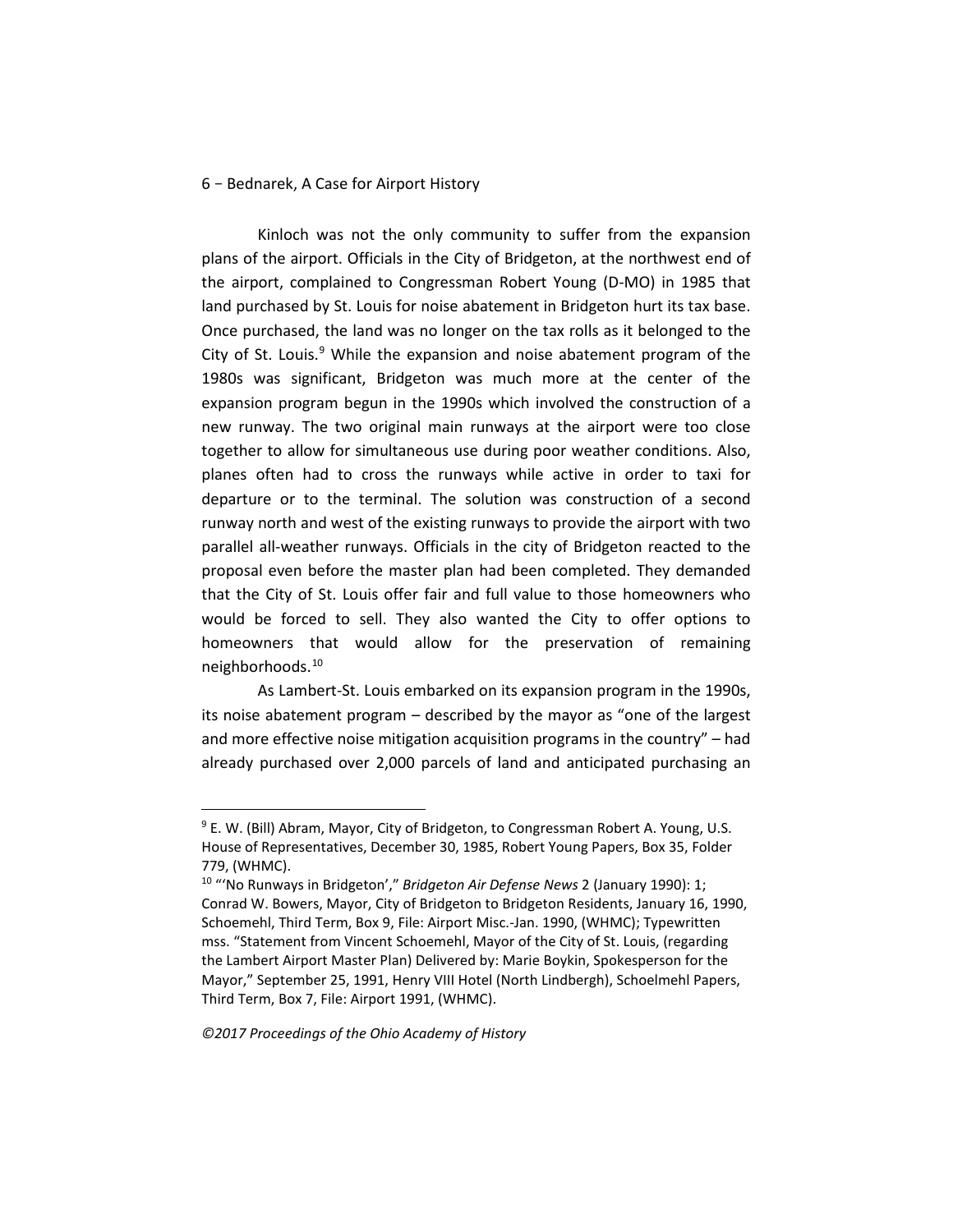additional 1200 parcels by 1998 for construction of the new runway which opened in 2006.[11](#page-6-0) The expansion plan anticipated that air traffic at Lambert-St. Louis would increase to 40 million passengers by 2010, up from 20 million in the early 1990s. Instead, passenger traffic grew unevenly in the 1990s and peaked in 2000 at 30,558,991. Following the merger of TWA and American Airlines and the 9/11 terrorist attacks, both in 2001, Lambert-St. Louis ceased to operate as a major hub airport and traffic has steadily declined, falling to 12,331,426 in 2010. [12](#page-6-1) While the expansion plans had not worked to preserve air traffic in the St. Louis region hard-hit by the deindustrialization, the land acquisition programs associated with them had dramatically altered the landscape around the airport at an often high cost to nearby communities.

#### **Broader Significance**

At this point you might be thinking, "So the airport expansion caused the loss of some homes and businesses in the St. Louis suburbs" and "Yes, it is interesting that one of those communities was a historically black city." Let me add one more piece of information – Kinloch is just west of another St. Louis suburb, a town with which Americans became very familiar in 2014 – Ferguson, Missouri.

African American Kinloch and white Ferguson had a long history of racial tension. Long-time residents of Kinloch and Ferguson remember the gate that crossed the major road connecting the two cities starting in the 1940s. Residents of Kinloch could cross into Ferguson during the day to work, but at night they had to return to Kinloch before the gate was closed. A local Ferguson ordinance – known as the sundown law – enforced the curfew well into the 1950s and although use of the gate ended thus ended, it remained in place. In 1968, the mayor of Ferguson finally called for the elimination of the

*©2017 Proceedings of the Ohio Academy of History*

<span id="page-6-0"></span><sup>&</sup>lt;sup>11</sup> Vincent Schoemehl, Jr., Mayor, City of St. Louis to Congresswoman Joan Kelly Horn, Washington, D.C., October 1, 1992, Schoemehl, Third Term, Box 19, File: Airport 1992, (WHMC).

<span id="page-6-1"></span><sup>12</sup> Passenger Statistics, Lambert-St. Louis International Airport [http://www.lambert](http://www.lambert-stlouis.com/flystl/media-newsroom/stats/)[stlouis.com/flystl/media-newsroom/stats/](http://www.lambert-stlouis.com/flystl/media-newsroom/stats/) (accessed July 21, 2011).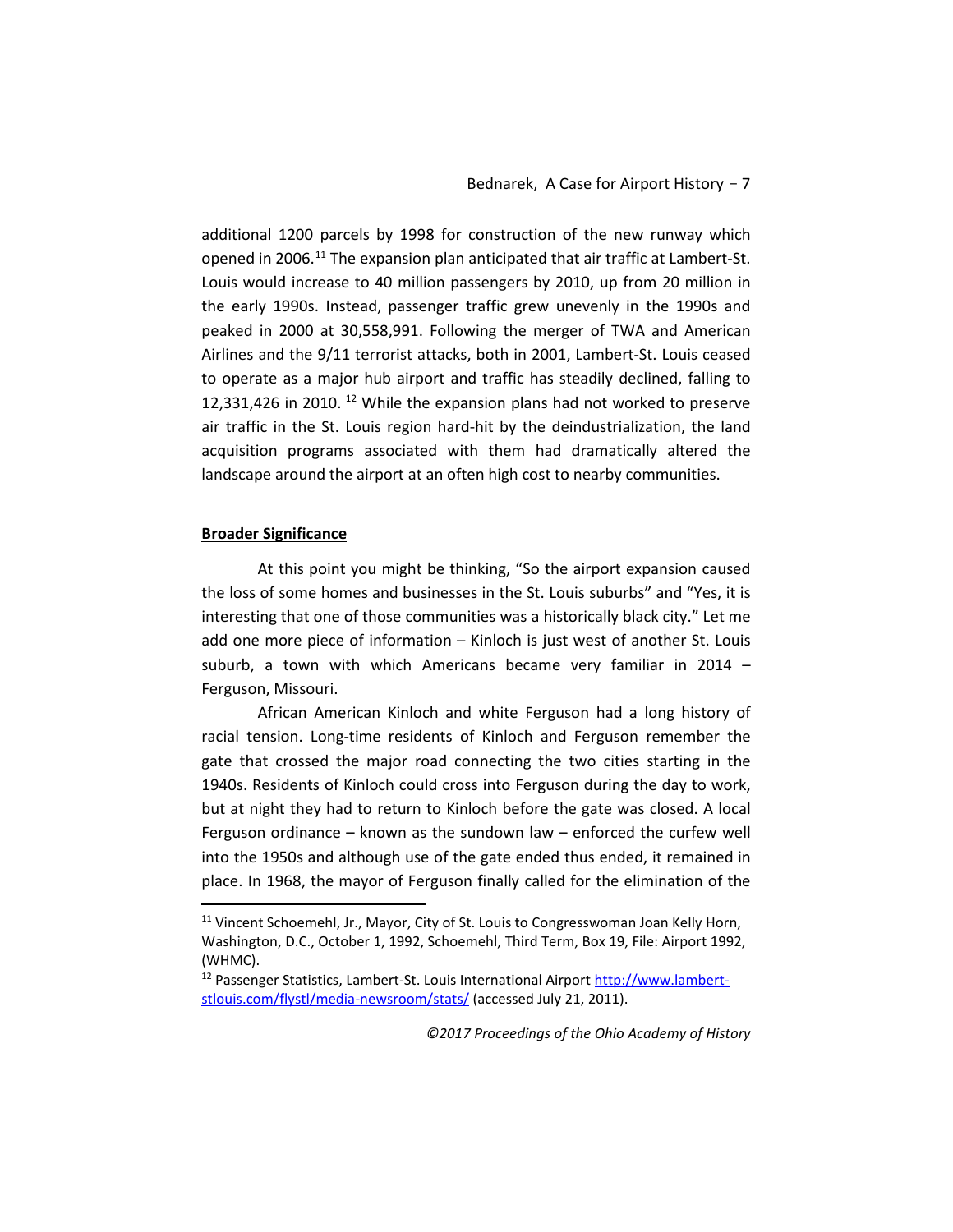gate. That was the same year the first black family purchased a home in Ferguson. In 1975, a local councilman, who had opposed the removal of the gate, called for the construction of a 10-foot fence to separate a neighborhood in Ferguson from Kinloch. This came the same year a court ordered the merger of the Kinloch-Berkeley School district with the Ferguson-Florissant District. The council voted 4-3 to kill the proposal but not before it had received national press attention. The press dubbed it the "Berlin Wall" or the "crime wall" and Councilman Carl Kersting continued to press the issue, asking that the City provide low-interest loans to homeowners so that they could build individual fences in lieu of the city-built fence.<sup>13</sup> The city's fence was never built but the message that Kinloch residents were responsible for crime in Ferguson was clear.

Then in the 1980s, the St. Louis Airport Authority began to purchase land in Kinloch – both to deal with the noise issue and to allow for the construction of a new runway (one that was never built). As often happens, the displaced residents of Kinloch moved to the closest nearby community – Ferguson. Between 1980 and 2010, the population of Ferguson remained relatively stable at about 21,000. As late as 1990, the population remained 2/3 white and 1/3 black. However, by 2010 that ratio had reversed. The government in Ferguson, however, remained white. Not all the African Americans moving to Ferguson during this time came from Kinloch but a significant number of African Americans living Michael Brown's neighborhood did. The violence that erupted in the wake of that August 2014 shooting had

**.** 

<span id="page-7-0"></span><sup>&</sup>lt;sup>13</sup> Matthew Teague, "Long History of Racial Tension Set the Stage for Ferguson Protest,"<http://www.latimes.com/nation/la-na-ferguson-tensions-20141130-story.html> (accessed 20 January 2017);Ryan Schuessler, "Kinloch Connection: Ferguson Fueled by Razing of Historic Black Town,"

<http://america.aljazeera.com/articles/2014/8/20/kinloch-town-blackmissouri.html> (accessed 20 January 2017); Mary Delach Leonard, "Ferguson's Yesterdays Offer Clues to the Troubled City of Today," [http://news.stlpublicradio.org/post/fergusons](http://news.stlpublicradio.org/post/fergusons-yesterdays-offer-clues-troubled-city-today#stream/0)[yesterdays-offer-clues-troubled-city-today#stream/0](http://news.stlpublicradio.org/post/fergusons-yesterdays-offer-clues-troubled-city-today#stream/0) (accessed 20 January 2017).